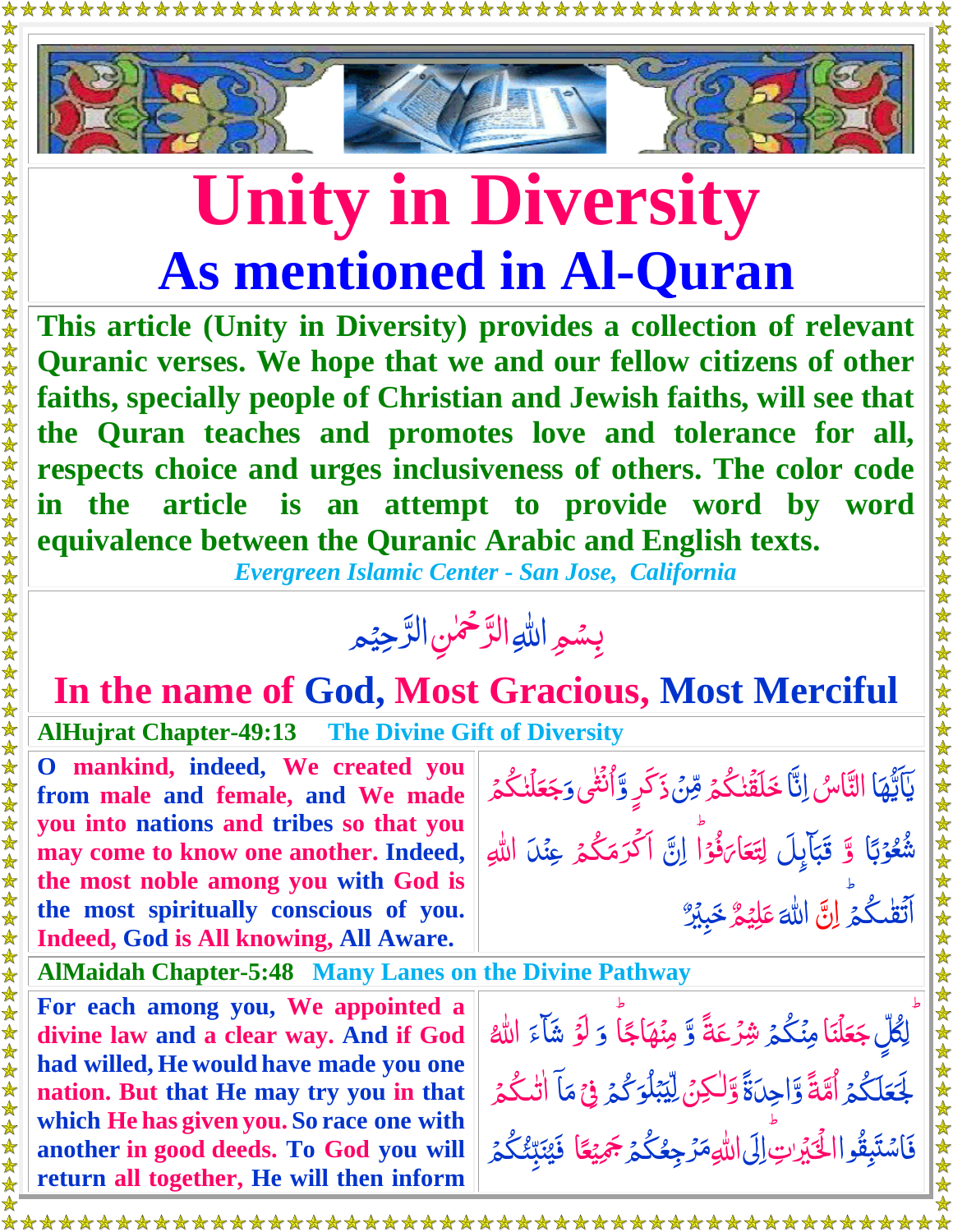| you of that in which you used to differ.                                                                                            | بِهَا كُنْتُمُ فِيْهِ تَخْتَلِفُوْنُ                                                  |  |
|-------------------------------------------------------------------------------------------------------------------------------------|---------------------------------------------------------------------------------------|--|
| <b>AlMaidah Chapter-5:82-83 Humility makes Room for Love</b>                                                                        |                                                                                       |  |
| And you will certainly find the nearest                                                                                             | وَ لَتَجِدَنَّ أَقْرَبَهُمُ مَّوَدَّةً لِّلَّذِينَ اٰمَنُواالَّذِينَ قَالُوًٓا إِنَّا |  |
| of them in affection to those who                                                                                                   |                                                                                       |  |
| believe, those who say: "We<br>are<br>Christians." That is because among                                                            | نَصْرٰىٌ ذٰلِكَ بِأَنَّ مِنْهُمۡ قِسِّيۡسِيۡنَ}َ رُهُمۡبَانَاۚ وَّ أَنَّهُمۡ          |  |
| them are priests and monks, and                                                                                                     |                                                                                       |  |
| because they are not arrogant.                                                                                                      | <u> لايىستىگىردۇن</u>                                                                 |  |
| And when they hear what has been sent<br>down to the messenger, you see their                                                       | وَ إِذَا سَمِعُوْا مَآ أَنُزِلَ إِلَى الرَّسُوۡلِ ۚ تَزَى أَعۡيُنَهُمۡ ۚ              |  |
| eyes overflowing with tears because of<br>what they have recognized of the truth.                                                   | تَفِيۡضُ مِنَ اللَّمۡعِ مِمَّا عَرَ فُوۡ امِنَ الۡحَقِّ يَقُوۡلُوۡنَ رَبَّنَآ امَنَّا |  |
| They say: Our God, we believe, so write<br>us among the witnesses.                                                                  | <u>فَ</u> اڭِيْبْنَامَعَ لشَّهدِيْنَ                                                  |  |
| <b>AalImran Chapter-3:199</b> God is the Judge of Faith                                                                             |                                                                                       |  |
| And indeed, among the People of the                                                                                                 | وَانَّ مِنۡ أَهۡلِ الۡكِتٰبِ لَهَنۡ يُّؤۡمِنُ بِٱللَّهِ وَ مَآ أُنۡزِلَ               |  |
| Scripture there are those who believe<br>in God and that which is revealed to                                                       |                                                                                       |  |
| you, and that which was revealed to                                                                                                 | اِلْيَكُمْ وَ مَآ أُنۡزِلَ اِلۡيَهِمۡ لِحُشِعِيۡنَ لِلَّهِ لَا يَشۡنَرُوۡنَ           |  |
| them, humbling themselves<br><b>before</b>                                                                                          | بِأَيْتِ اللَّهِ ثَمَنًا قَلِيۡلَآ أُولَٰٓىِكَ لَهُمۡ آَجُرُهُمۡ عِنۡلَى مَٰٓهُمۡ     |  |
| God. They do not trade the verses of<br>God for a little price. Those, for them                                                     | 22                                                                                    |  |
| their reward is with their God. Indeed,                                                                                             | إنَّ اللَّهَسَرِيْحُ الْحِسَابِ                                                       |  |
| God is swift in taking account.                                                                                                     |                                                                                       |  |
| <b>There is but One God</b><br><b>AalImran Chapter-3:64</b>                                                                         |                                                                                       |  |
| Say: "O People of the Scripture, come<br>to a word equitable between us and you                                                     | قُلْ يَآهَلَ الْكِتْبِ تَعَالَوْا إِلَى كَلِمَةٍ سَوَاءٍ بَيْنَنَا وَ                 |  |
| that we shall not worship except God,<br>shall we associate with Him<br>nor                                                         | بَيْنَكُمُ اَلَّانَعۡبُنَ اِلَّا اللَّهَ ۚ وَلَا نُشۡوِكَ بِهٖشَيۡـَأَ                |  |
| anything, nor shall one of us take others                                                                                           |                                                                                       |  |
| for deities other than God." So if they                                                                                             | وَّلَا يَتَّخِذَ بَعُضُنَا بَعُضًا آَيْهَائًا وِّنْ دُوْنِ اللهِ فَإِنْ               |  |
| turn away, then say: "Bear witness that<br>we are those who have submitted."                                                        | تَوَلَّوۡافَقُوۡلُوا اشَّهَلُوۡا بِاَنَّا مُسۡلِمُوۡنَ                                |  |
| <b>AlBaqarah Chapter-2:136 We are all God's Chosen</b>                                                                              |                                                                                       |  |
| <b>Say: "We believe in God and that which</b><br>has been sent down to us, and that which<br>was sent down to Abraham, and Ishmael, | قُوْلُوَّا أَمَنَّا بِاللَّهِ وَمَآ أُنُزِلَ إِلَيْنَا وَمَآ أُنُزِلَ إِلَى           |  |
|                                                                                                                                     |                                                                                       |  |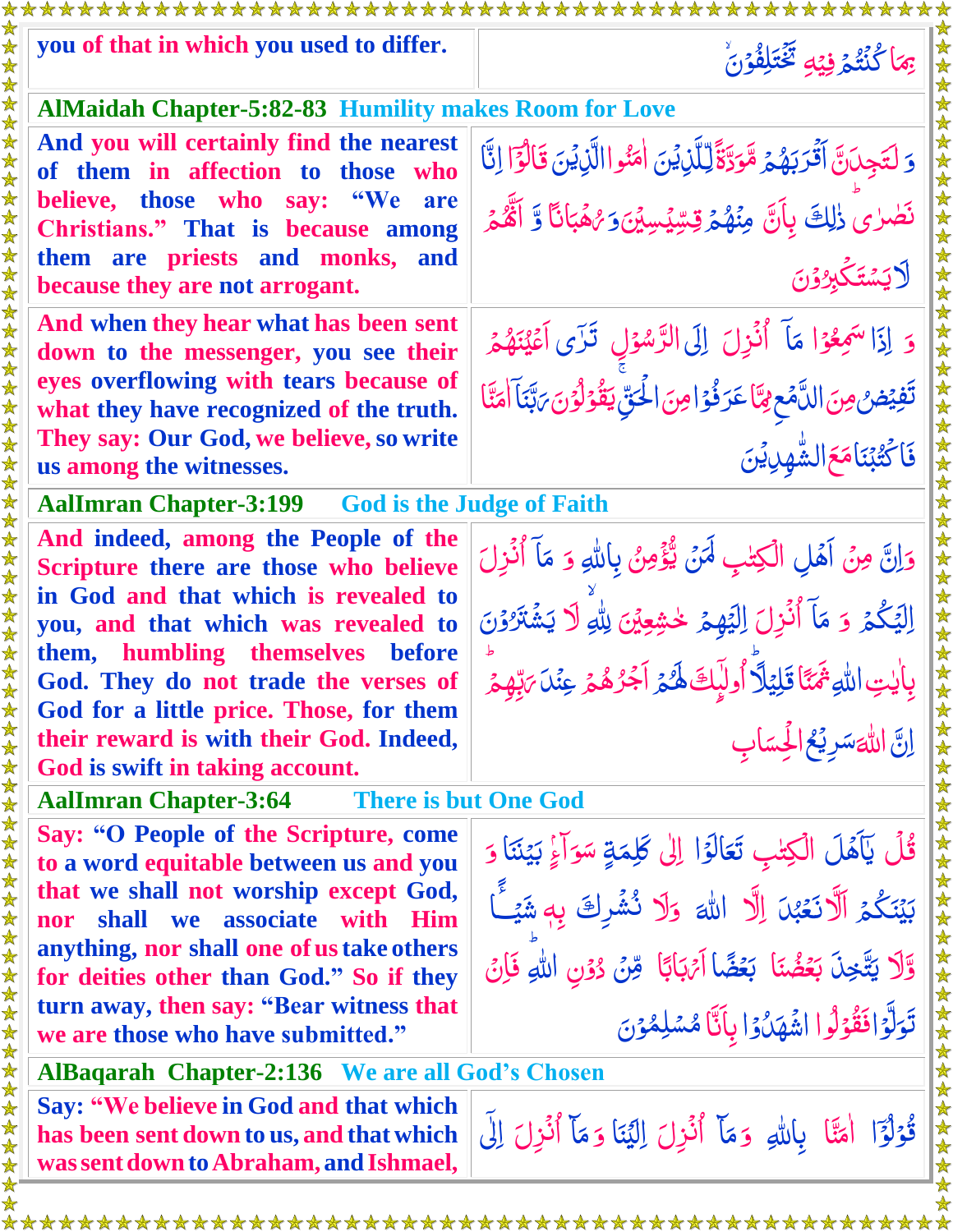| and Isaac, and Jacob, and the tribes,<br>and that which was given to Moses and<br>Jesus, and that which was given to the                                  | إِبْرٰهِمَ وَ إِسْمَعِيْلَ وَإِسْحٰقَ5ِيَعُقُوْبَ5ِالْأَسْبَاطِ5ِمَا<br>أُوْتِيَ هُوۡسَىٰ وَعِيۡسٰى وَمَآ أُوۡتِيَ النَّبِيُّوۡنَ مِنۡ تَٰٓبِّهِمۡ                     |  |
|-----------------------------------------------------------------------------------------------------------------------------------------------------------|------------------------------------------------------------------------------------------------------------------------------------------------------------------------|--|
| prophets from their God. We make no<br>distinction between any one of them,<br>and to Him we have submitted."                                             | لَا نُفَرِّئُ بَيْنَ اَحَدٍ مِّنْهُمْ ۚ وَ نَحْنُ لَهُمْسَلِمُوۡنَ                                                                                                     |  |
| <b>AlAnaam Chapter-6:83-87 The Primordial Straight Path</b>                                                                                               |                                                                                                                                                                        |  |
| And that was Our proof which We gave<br>to Abraham against his people. We<br>raise by degrees whom We will. Indeed,<br>your God is All Wise, All Knowing. | وَتِلْكَ حُجَّتُنَا الْيَنْهَاَ آِبُرْهِيْمَ عَلَىٰ قَوْمِهِ نَرُفَعُ دَىَجْتٍ<br>هَّنَ نَّشَأَءُ إِنَّ بَبَّكَ حَكِيْمٌ عَلِيْمٌ                                      |  |
| And We bestowed upon him Isaac and<br>Jacob, all of them We guided. And                                                                                   | وَ وَهَبۡنَا لَهَۚ اِسۡحٰقَ وَيَعۡقُوۡبَ كُل ۖ هَدَيۡنَا ۚ وَ نُوۡجَا ۚ هَدَيۡنَا                                                                                      |  |
| Noah did We guide before, and among<br>his progeny, David and Solomon and<br><b>Job and Joseph and Moses and Aaron.</b>                                   | مِنْ قَبْلُ وَ مِنْ ۚ ذُرِّيَّتِهٖ ۚ دَاؤدَ ۚ وَ سُلَيۡمٰنَ وَ اَيُّوۡبَ                                                                                               |  |
| And thus do We reward doers of good.                                                                                                                      | وَيُؤْسُفَ وَهُوْسَى وَهُرُوْنَ وَكَذَٰلِكَ بَجُزِى الْهُجُسِنِيْنَ                                                                                                    |  |
| And Zachariah and John and Jesus<br>and Elias. all of them were of the<br>righteous.                                                                      | وَ زَكَرِيًّا وَ يَحْبَىٰ وَ عِيْسٰى وَ اِلْيَاسَ ۚ كُلُّ مِّنَ                                                                                                        |  |
| And Ishmael and Elisha and Jonah and<br>Lot. And all of them We chose above<br>the nations.                                                               | وَاِسْمَعِيْلَ وَالْيَسَعَ وَيُوْنُسَ وَلَوُطًا وَكُلاًّ فَضَّلْنَا عَلَى<br>لغلمة:                                                                                    |  |
| <b>AnNisa Chapter-4:136</b>                                                                                                                               | <b>Message of Faith</b>                                                                                                                                                |  |
| O those who believe, believe in God, and<br><b>His messenger and the Scripture which</b><br>He has sent down upon His messenger,                          | يَآَيُّهَا الَّذِيْنَ اٰمَنُوٓٓا اٰمِنُوۡا بِاللَّهِ وَيَسْوَلِهٖ وَ الۡكِتٰبِ                                                                                         |  |
| and the Scripture which He sent down<br>before. And whoever disbelieves in God,                                                                           | الَّذِيْ نَزَّلَ عَلَى يَسْوَلِهِ وَ الْكِتْبِ الَّذِيِّ آَنْزَلَ مِنْ                                                                                                 |  |
| and His Angels, and His Scriptures, and<br>His Messengers, and the Day of                                                                                 | قَبۡلٌ ۚ وَ مَنۡ يَّكۡفُرۡ بِاللَّهِ وَمَلَّىكَتِهٖ وَكُتُبِهٖ وَ رَّسُلِهٖ وَ                                                                                         |  |
| Judgment, then indeed he has gone far<br>strayed.                                                                                                         | الْيَوْمِ الْأَخِرِ فَقَدْ ضَلَّ ضَلاَ أَبِعِيْدًا                                                                                                                     |  |
| <b>AlAnkaboot Chapter-29:46 Show Respect in Mutual Discussion</b>                                                                                         |                                                                                                                                                                        |  |
| And do not argue with the People of<br>the Scripture except it be in a way that<br>is better, except with those who do<br>wrong among them. And say: "We  | وَلَا تُجَادِلُوَّا آَهُلَ الْكِتْبِ اِلَّا بِالَّتِيحِ هِيَ أَحْسَنُ ۗ الَّهِ<br>الَّذِيْنَ ظَلَمْوْا مِنْهُمْ وَ قُوْلُوًّا ۖ اٰمَنَّا بِالَّذِيِّ أُنُزِلَ الِيُنَا |  |
|                                                                                                                                                           |                                                                                                                                                                        |  |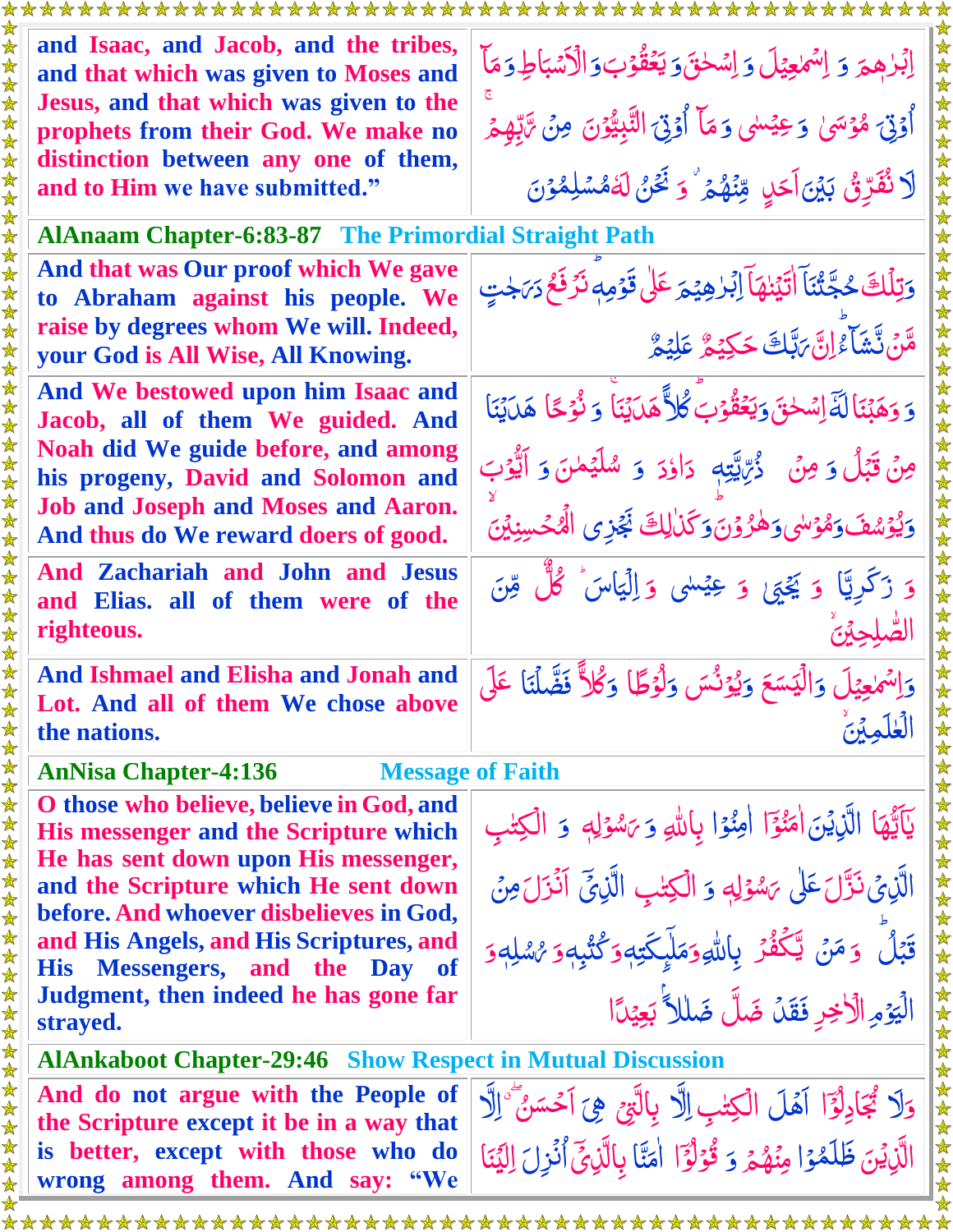| believe in that which has been revealed<br>to us and revealed to you. And our God                        | وَ أُنُزِلَ اِلْيَكُمْ وَ اِلْهُنَا وَالْهُكُمْ وَاحِلٌ وَّ نَحْنُ لَهُ                 |  |
|----------------------------------------------------------------------------------------------------------|-----------------------------------------------------------------------------------------|--|
| and your God is One, and we are to<br>Him those who surrender."                                          | ممشلِمْوْنَ                                                                             |  |
| AlQasas Chapter-20:7,30 Moses – From Birth to a Messenger                                                |                                                                                         |  |
| And We sent inspiration to the mother<br>of Moses that: "Suckle him, then when                           | وَأَوْحَيْنَآ إِلَى أُمِّ مُؤسَى أَنۡ أَيۡضِعِيۡهِ ۚ فَإِذَا خِفۡتِ عَلَيۡهِ            |  |
| you fear for him, then cast him into<br>the river and do not fear, nor grieve.                           | فَالْقِيْهِ فِي الْيَحِّ وَلَا تَخَافِيْ وَلَا تَخْزَنِي ۚ إِنَّا مَالَّذَهُ إِلَيْكِ   |  |
| Indeed, We shall return him to you and<br>shall make him of the messengers."                             | وَجَاعِلُوۡ\$ مِنَ الۡمُرۡسَلِيۡنَ                                                      |  |
| Then, when he came to it, he was<br>from the right side of the<br>called                                 | فَلَمَّا آتُنَّهَا نُؤْدِيَ مِنْ شَاطِئِ الْوَادِ الْأَيْهَنِ فِي الْبُقُعَةِ           |  |
| valley in the blessed field, from the<br>tree that: "O Moses, indeed, I<br>am                            | الْهَبْرَكَةِ مِنَ الشَّجَرَةِ آنَ يُهْوَسَى إِنَّ آنَا اللهُ يَنَّ                     |  |
| God, the Lord of the worlds."                                                                            | الغلمتين                                                                                |  |
| AalImran Chapter-3:42,43,45 Mary-Foremost amongst Women                                                  |                                                                                         |  |
| And when the angels said: "O Mary,<br>indeed, God has chosen you and has                                 | وَاذَقَالَتِ الْمَلَيِكَةُ يُمَرَّيَهُ إِنَّ اللَّهَ اصْطَفْلَتِ وَطَهَّرَكِ            |  |
| purified you, and has chosen you above<br>the women of the worlds."                                      | وَ اصْطَفْلُكِ عَلَىٰ نِسَاءِ الْعٰلَمِينَ                                              |  |
| "O Mary, be obedient to your God, and<br>prostrate, and bow down with those<br>who bow down in worship." | يَمَرْيَحُ اقْنُبْيِّ لِرَبَّكِوَ اسْجُلِيَّ وَائْكَحِيَّ مَعَ الرَّكِعِيْنَ            |  |
| When the angels said: "O Mary, indeed,<br>God gives you good tidings of a word                           | اِذۡقَالَتِ الۡمَلَإِكَةُ يَٰهَرۡ يَمُ اِنَّ اللَّهَ يُبَشِّرُكِ بِكَلِمَةٍ مِّنۡهُمْ ۖ |  |
| from Him, whose name will be the<br><b>Messiah, Jesus, son of Mary, honored</b>                          | اسْمُهُ الْمَسِيۡحُ عِيۡسَى ۚ ابۡنُ مَرۡيَمَ وَجِيۡهَاۚ فِيۡ اللَّهۡنَٰٓيَاۚ وَ         |  |
| in this world and the Hereafter, and of<br>those brought near."                                          | الأخِرَةِ وَمِنَ الْمُقَرَّبِينَ                                                        |  |
| AalImran Chapter-3:46-60 Jesus, He who Spoke from his Cradle                                             |                                                                                         |  |
| "And he will speak to mankind in the<br>cradle and in maturity, and will be of<br>the righteous."        | وَ يُكَلِّمُ النَّاسَ فِي الْهَهْدِ وَكَهْلاً وَّمِنَ الصُّلِحِيْنَ                     |  |
| She said: "My God, how can I have a<br>child when no man has touched me."                                | قَالَتْ يَابِّ اَنَّى يَكُوْنُ ۚ لِيَ وَلَلَّ وَّ لَمْ ۚ يَمۡسَسۡنِيۡ                   |  |
| He (the angel) said: "Thus (shall it be),<br>God creates what He wills." When He                         | بَشَرٌ ۚ قَالَ كَذٰلِكِ اللَّهُ يَخۡلُقُ مَا يَشَآءُ إِذَا قَضَى آمۡرًا                 |  |